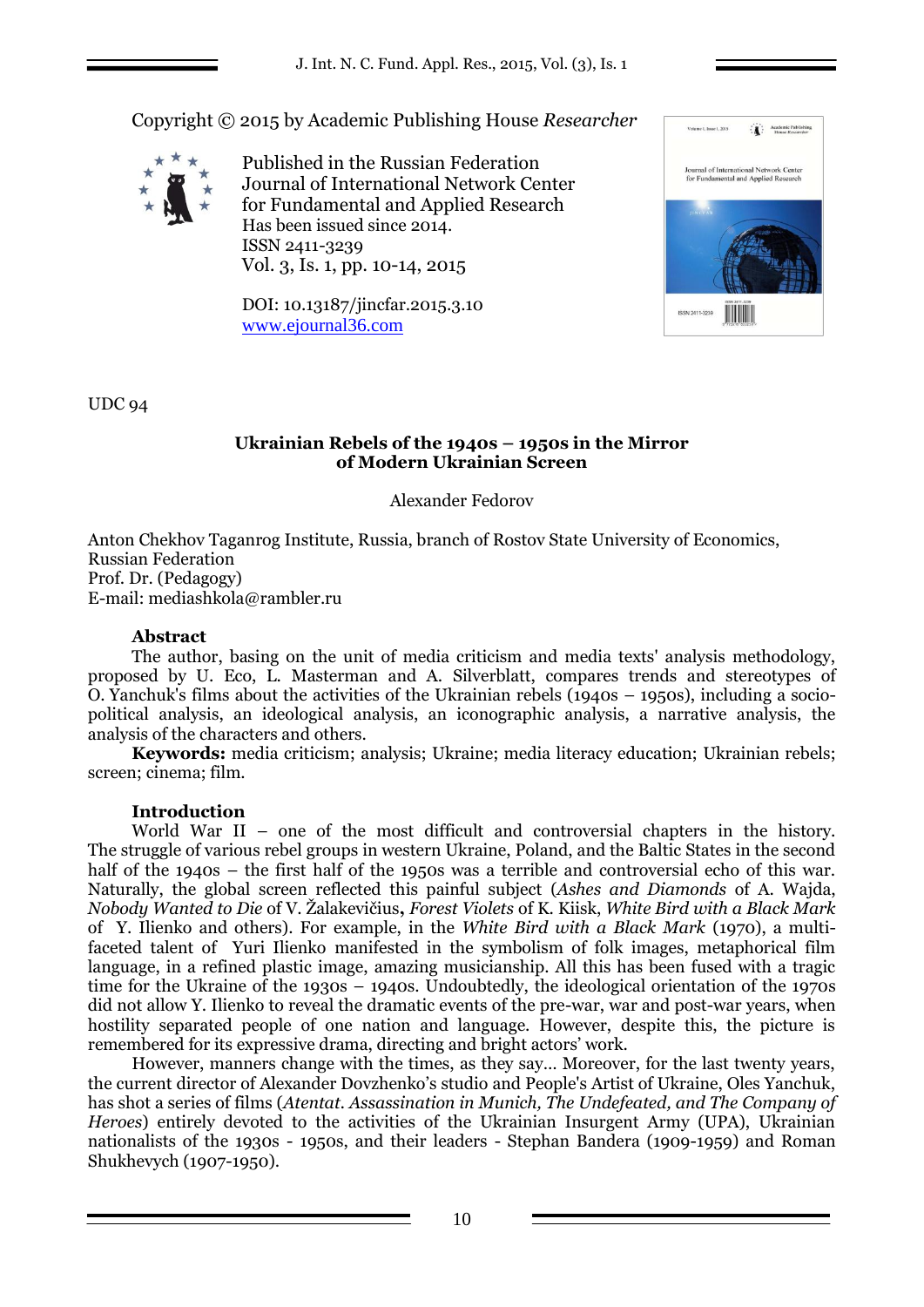O. Yanchuk's appeal to this topic is completely justified: the abolition of the communist censorship and access to many archival documents could have brought significant benefits to comprehension of the tragic pages of Ukrainian history. However, in fact, we see the screen version of events with extremely idealized and decisively positive interpretation of UPA's activities.

Western researchers [Baraban, 2012, p. 312] write about romanticizing of S. Bandera, R. Shukhevych and their allies in the films by O. Yanchuk. It is obvious that when creating a cinematic hymn to UPA, A. Yanchuk and his co-authors (writers V. Portyak and M. Shayevich) had to convince the audience of the correctness of their position. Apparently, the easiest way to achieve this was to rely on the rich experience of Soviet films about partisans and undergrounders of the Great Patriotic War (*The Young Guard, Girl Seeks Father, Call the Fire for Ourselves, War under the Roofs, Poem of Kovpak, Front Without Flanks, Front Beyond The Frontline,* et al.), since the stereotypes of these films dominated in the military theme on the USSR screen for forty years.

Presumably, O. Yanchuk did realize that the use of Soviet "guerrilla film series" stamps – i.e. replacing of the positive Soviet partisans / undergrounders with positive UPA rebels / guerrillas / undergrounders - would conquer the hearts of contemporary Ukrainian viewers and, potentially, the world's audience.

#### **Materials and methods**

Let us prove it with the help of case studies. On the one hand, we depend on media criticism that enables us to examine and evaluate a flexible range of diverse media relations, between media texts and the audience and the society as a whole [Korochensky, 2003, p. 8]. In addition, on the other hand, we rely on the methodology for media texts analysis proposed by Umberto Eco [Eco, 2005], Len Masterman [Masterman, 1997], and Arthur Silverblatt [Silverblatt, 2001]. We compare the trends and patterns of the above-mentioned films (including a socio-political analysis, analysis of stereotypes, an ideological analysis, an identification analysis, an iconographic analysis, a narrative analysis, the characters' analysis).

*Cinematographic stereotypes of Soviet feature films (dominant genre - drama) associated with a guerrilla theme historical period, scene of action:* any period of time from 1941 till 1944, German-occupied Soviet territory, the USSR, Germany.

*furnishings, household items:* modest dwelling places and household items of ordinary Soviet characters, Spartan living conditions of Soviet partisans - dugouts, a scanty meal by the fire, shabby clothes, etc. Significantly better life conditions of the Nazi occupationists: they are dressed in good uniforms and eat well. Soviet partisans, undergrounders, when on duty can also be dressed in good clothes and live under more or less decent living conditions.

*methods of representation of reality:* idealized, since any deviations from positive characteristics of Soviet partisans (as happened, for example, in the film by Alexei German *Checks on the Roads*) were penalized by censorship. Similar censorship framework existed for the image of partisans' opponents - German occupationists and their collaborators: they were given only negative qualities.

*characters, their values, ideas, clothes, physique, vocabulary, facial expressions, gestures:* positive characters (guerrillas, undergrounders) with Soviet communist values and ideas; negative characters - German occupationists and their supporters - with inhumane, Nazi ideas. Separated by ideology and philosophy (communist, Nazi), characters are usually presented according to the targets of a mediatext source: Nazi characters seem to be rude and violent fanatics (and sometimes sadists, rapists) with a primitive vocabulary, angry faces (and if they sometimes smile, their smiles being false and disgusting), an unpleasant and harsh tone of voice... Screen Nazi collaborators from the local population sometimes look even more disgusting. And, by contrast, Soviet partisans, undergrounders are shown exclusively on the positive side: as patriots. However, they are usually romantically in love with their wives and brides, adore children, protect and defend the civilian population. The Soviet characters sing soulful songs and dream of happy post-war prospects. Civilians in the Nazi-occupied territory are shown as poor, frightened, suffering, but still at any moment ready to help the guerrillas to hide the wounded, to share the last crust of bread.

*a significant change in the lives of the characters:* negative characters (the Nazis) suddenly attack the Soviet Union and attempt to bring to life their inhuman ideas (to occupy territories and to enslave the Soviet people).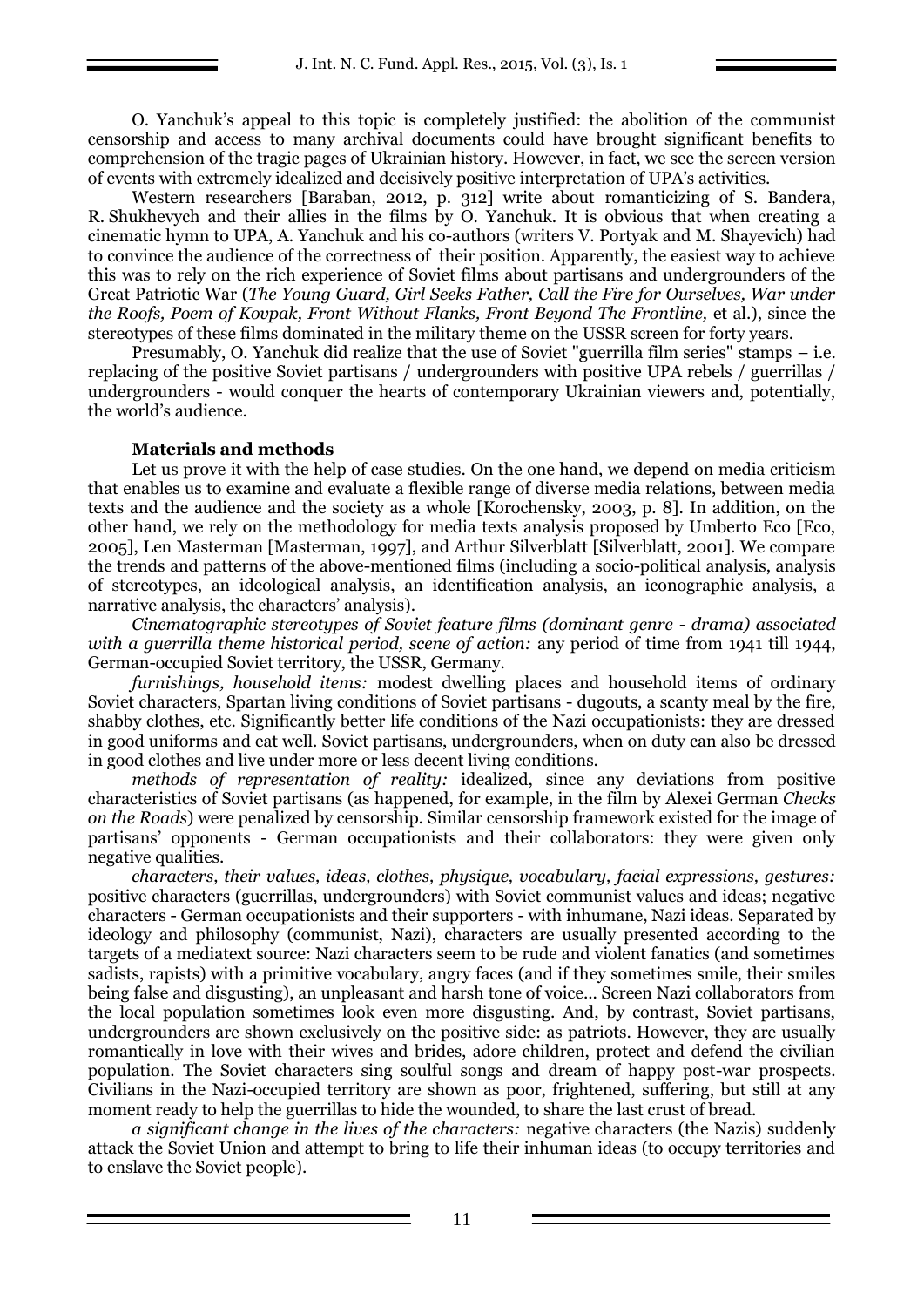*a problem:* the life of positive characters (as well as the life of the whole Soviet people) is at risk.

*finding a solution to the problem:* positive characters struggle with negative ones.

*solution:* the destruction / capture of negative characters, return to civilian life. Variant: the heroic death of some positive characters from ruthless hands of the Nazis.

Case studies of the films: *Young Guard (1948), Girl Seeks Father (1959), Call the Fire for Ourselves (1964), War under the Roofs (1967), Front Without Flanks (1974), The Poem of Kovpak (1976), Front Beyond The Frontline (1977)* and others.

*Cinematographic stereotypes of Ukrainian feature films by Oles Yanchuk (dominant genre drama) associated with the rebel, partisan theme*

*historical period, scene of action:* any time interval from the 1930s till the 1950s, Ukraine, the USSR, Germany, Poland.

*furnishings, household items:* modest dwellings and household items of simple Ukrainian characters, Spartan living conditions of Ukrainian insurgents, guerrillas - dugouts, scanty meals by the fire, shabby clothes, etc. Significantly better living conditions of Nazis, Soviet and Polish invaders: they are dressed in good uniforms and eat well. Ukrainian nationalists - rebels, undergrounders, when on duty can also be dressed in good clothes and live under more or less decent living conditions.

*methods of representation of reality:* idealized, since any deviation from positive characteristics of Ukrainian UPA fighters can destroy the entire structure of romanticized "Bandera series" by O. Yanchuk, and here the self-censorship of these media texts authors comes into action.

*characters, their values, ideas, clothes, physique, vocabulary, facial expressions, gestures:* positive characters (Ukrainian nationalists - insurgents, guerrillas, undergrounders) - national carriers of humanistic values and ideas of the Christian faith; negative characters - Soviet, German and Polish invaders with inhumane Communist and Nazi ideas. Separated by ideology, belief, religion / atheism, the characters tend to be presented according to the settings of the media source: Soviet and Polish characters (mostly undercover men, army men) are rude and cruel people (and sometimes sadists, rapists) with a primitive vocabulary, angry faces (and if they sometimes smile, they give a false smile), with unpleasant and harsh voice timbres...

Nazis on Yanchuk's screen look less disgusting. In addition, since even Oles Yanchuk and his co-authors have to show (though in passing) that the Ukrainian nationalists of 1941-1942 actively collaborated with Nazis (in particular, Roman Shukhevych, who served in these years in the Wehrmacht army). By contrast, Ukrainian UPA fighters, guerrillas, undergrounders are shown exclusively in the positive way. In this case, they are usually romantically in love with their wives and brides, adore children, protect and defend the civilian population. They do not forget about the religious ceremonies, chorus soulful songs and dream of a happy future of independent Ukraine. Civilians in the occupied territory are shown as poor, frightened, suffering, but still at any moment ready to help Ukrainian UPA partisans, to provide a shelter to the wounded, share the last crust of bread.

*a significant change in the lives of characters:* negative characters (Communists, Nazis, the Poles) are unwilling to recognize the independence of Ukraine and try to realize their inhuman ideas (to occupy territories and to enslave the Ukrainian people).

*a problem:* the life of positive characters (as well as the life of the whole Ukrainian people) is at risk.

*finding a solution to the problem:* positive characters struggle with negative characters.

*solution to the problem*: extermination of a significant number of negative characters, but a greater part of UPA fighters and their leaders also die fighting against odds.

Case studies of the films: *Atentat. Assassination in Munich (1995), The Undefeated (2000), The Company of Heroes (2004)*.

The comparison between Soviet fiction films related to the theme of guerrillas and the cinematographic stereotypes of Oles Yanchuk's feature films about UPA shows that they are based on a common stereotyped pattern which idealizes positive characters. However, with an important ideological difference - Ukrainian nationalists who actually worked closely with Nazis in 1941-1942 are shown as exclusively positive heroes. It is clear that now the supporters of Bandera argue that they fought against the Stalinist and Communist regime and desired to release their people from it.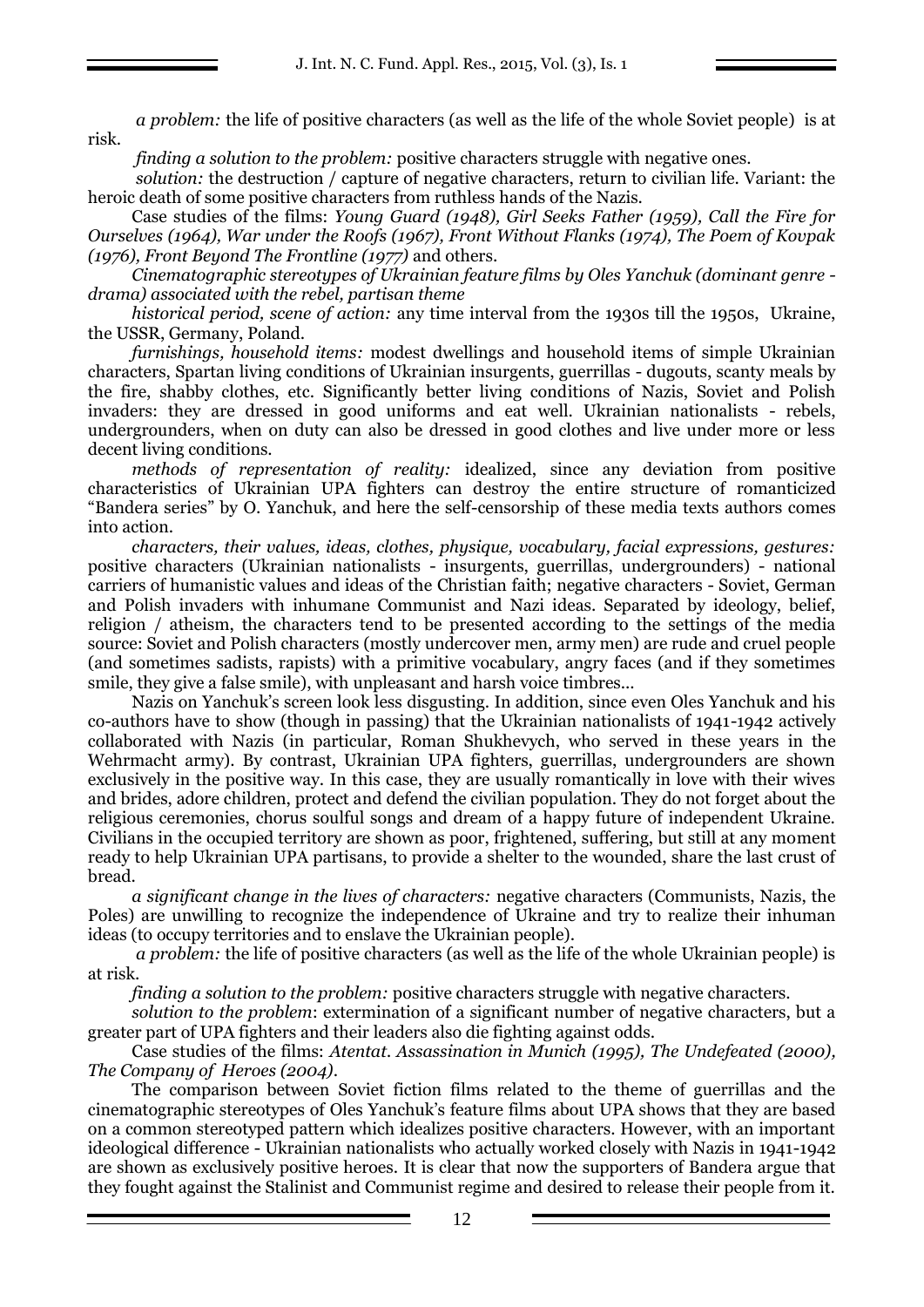However, the so-called "heroes" who wanted to "liberate their people" collaborated with Nazi Germany. It is well known now what kind of the so-called "liberation" Nazis were spreading and how much did Belarusian, Russian and other peoples (especially, Jewish) suffer.

One more thing. Can we say that the films by Oles Yanchuk about UPA activities were his personal initiative that does not coincide with the position of the Ukrainian leadership? Certainly not, since the pro-Bandera position of either *The Undefeated (2000)* or *The Company Of Heroes (2004)* (the production of these films was funded by various sponsors, mostly – from the West), fully correlates with the actions of the Ukrainian authorities: the installation of dozens of monuments and opening of museums to S. Bandera and R. Shukhevych, renaming of a number of Ukrainian city streets in their honor (not to mention the fact that during his presidency Victor Yushchenko awarded Bandera and Shukhevych the titles of Heroes of Ukraine).

As for the artistic level of *Atentat. Assassination in Munich (1995), The Undefeated (2000),*  and *The Company of Heroes (2004),* the Ukrainian media criticism, even nationalistic, rated this level as very low. For example, O. Bryukhovetskaya believes that *The Company of Heroes* is a naive movie, and, like any naive, it has its charm. In fact, this is an amusement ride movie, in which the narrative logic is almost entirely absent [Bryukhovetskaya, 2004], and E. Cherednychenko writes that this film "resembles a paper certificate that passed an incredible number of institutions and whereby became blue with the same number of seals and stamps" [Cherednychenko, 2004]. The personality of the OUN Bureau head is painted in one color – ideally immaculate. And what kind of person Bandera was, as a matter of fact we did not understand then, since according to Yanchuk, everything human is alien to him" [Cherednychenko, 2004].

A. Rutkowski believes that Oles Janchuk in *The Undefeated (2000)* "persistently stigmatizes and exposes the Soviet totalitarianism, but he does it as he was taught, i.e. in the Soviet style elementary, conformally, indiscriminately, without any remorse" [Rutkowski, 2000].

In my opinion, the artistic level of Oles Yanchuk's films could have been warmer - despite all their idealizing and posterizing there are well-played parts, skillfully stylized Soviet partisan representation, and musical emotionality. However, let us not forget that, Yanchuk's films are primarily ideological, propaganda products, not art. And in this guise, being frequently rerun on Ukrainian TV channels they probably fulfill their mission, i.e. offer a distorted, one-sided version of complicated and contradictory events of the 1930s–1950s both to the younger and older generations.

## **Conclusions**

The tragic and controversial events of the war years, of course, need adequate understanding. However, in Oles Yanchuk's movies *Atentat. Assassination in Munich (1995), The Undefeated (2000), The Company of Heroes (2004*) the images of the Bandera movement are romanticized and idealized. In fact, they are copies of idealized images of heroic partisans from screen series of Soviet times, which, alas, does not contribute to an objective analysis of the subject.

#### **Acknowledgments**

This article is written within the framework of a study supported by the grant of the Russian Science Foundation (RSF). Project № 14-18-00014 "Synthesis of media education and media criticism in the preparation of future teachers," performed at Taganrog Management and Economics Institute.

## **References:**

1. Baraban, E. (2012). Forget the War: Wartime Subjectivity in Post-Soviet Russian Films. *Canadian Slavonic Papers / Revue canadienne des slavistes.* 2012. Vol. LIV, NN 3–4, pp. 295-317.

2. Bryukhovetskaya, O. *The Company Of Heroes* - hit of the season? *Mirror Weeks.* 2004. № 36. http://gazeta.zn.ua/CULTURE/zheleznaya\_sotnya\_\_hit\_sezona.html

3. Cherednychenko, E. "Glory to Ukraine? No bazaar!". Independence Day was held prepremiere screening of the film Oles Yanchuk *The Company Of Heroes. Mirror weeks.* 2004. № 35. http://gazeta.zn.ua/CULTURE/slava\_ukrayini\_nema\_bazaru\_v\_den\_nezavisimosti \_sostoyalsya\_predpremiernyy\_pokaz\_filma\_olesya\_yanchuk.html

4. Eco, U. *The role of the reader. Studies on the semiotics of text.* St. Petersburg: A Symposium, 2005. .